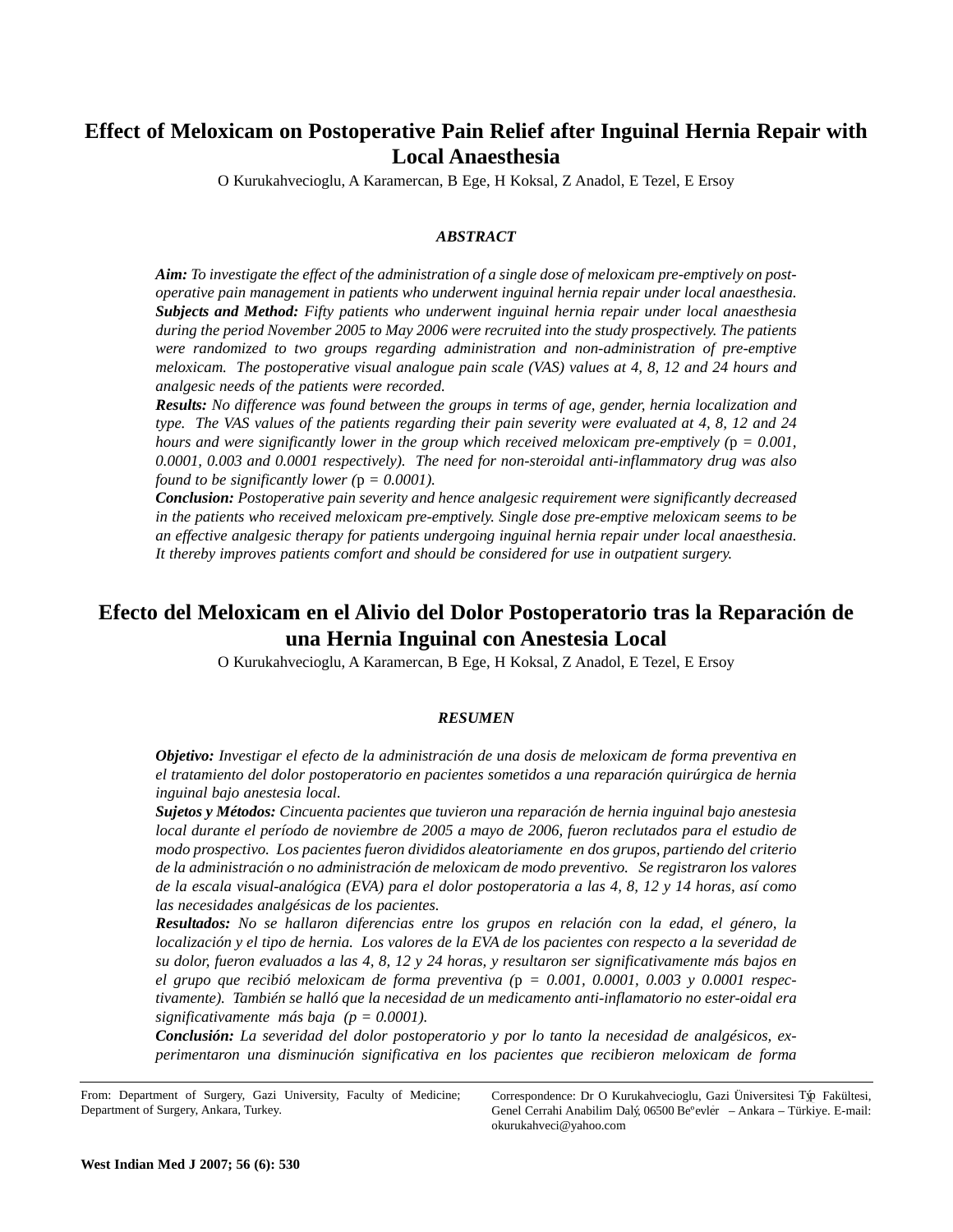*preventiva. La dosis sencilla de meloxicam de forma preventiva parece ser una terapia analgésica efectiva para pacientes que han sido sometidos a reparación quirúrgica inguinal con anestesia local. Su aplicación mejora el alivio de los pacientes, y debe tenerse en cuenta su uso para la cirugía ambulatoria.*

#### **INTRODUCTION**

Postoperative pain is a considerable problem faced following a hernia operation (1, 2). Many studies have been performed in order to reduce postoperative pain. Pre-emptive analgesia, a concept first introduced at the beginning of the 20<sup>th</sup> century, is defined as an anti-nociceptive treatment that prevents establishment of altered central processing of afferent input due to injuries and starts before surgery (2–6). Postoperative pain may be reduced more considerably by analgesics administered in anti-nociceptive dose before the surgical procedure compared to post-procedure analgesics (7, 8). Many drugs such as systemic opioids, non-steroidal anti-inflammatory drugs (NSAIDs) and neuroaxial blocking agents have been assessed in various studies (4). Opioids have significant adverse effects such as respiratory depression, nausea, vomiting, constipation and urinary retention. Both pre-operative and postoperative administration of COX-2 inhibitors seem to exert significant opioid-sparing effect. The studies regarding the use of COX-2 inhibitors suggest that they improve the quality of recovery and patient satisfaction with post-operative pain management (4).

Non-steroidal anti-inflammatory drugs have been widely used, following surgical interventions, for reducing pain and the need for opioid (9, 10). They inhibit the activity of cyclo-oxygenases (COX). While clearly known side effects of NSAIDs are thought to be due to COX-1 inhibition, its analgesic and antipyretic effects are believed to be due to COX-2 inhibition (11). These assumptions constitute the main reason for the development of selective COX-2 inhibitors (12).

Inguinal hernia operations are performed under local anaesthesia in many clinics and most of these patients are discharged home within a few hours postoperatively. Reduction or prevention of postoperative pain is important for patient comfort and to allow early discharge. In this study, the effect of pre-emptive meloxicam therapy on postoperative pain and analgesic need was investigated in patients who underwent inguinal hernia repair under local anaesthesia.

#### **SUBJECTS AND METHODS**

This prospective and randomized study included 50 patients who underwent inguinal hernia repair under local anaesthesia between November 2005 and May 2006. The study was approved by Gazi University Ethical Committee. Age, hernia type, hernia localization (left/right) and gender of each patient were recorded. Hernia types were classified according to Gilberts' classification (Table 1). Lichtenstein tension free inguinal hernia repair was performed in all patients. Patients

#### **West Indian Med J 2007; 56 (6): 2**

Table 1: Modified Gilberts' Classification by Rutkow and Robbins (34)

- Type 1 Indirect inguinal hernia, tight internal ring through which passes a peritoneal sac of any size
- Type 2 Indirect inguinal hernia, moderately enlarged internal ring that measures no more than 4 cm
- Type 3 Indirect inguinal hernia, patulous internal ring of more than 4 cm
- Type 4 Direct inguinal hernia, essentially the entire floor of the inguinal canal is defective
- Type 5 Direct inguinal hernia, diverticular defect of no more than 1 cm or 2 cm in diameter
- Type 6 Both indirect and direct inguinal hernia (Pantaloon hernias)
- Type 7 Femoral hernia

were divided into two groups in terms of pre-operative preemptive meloxicam usage. Patients in group I received no pre-emptive analgesia while those in group II received meloxicam (15 mg orally) 30 minutes before the operation. All patients were sedated with 2 mg intravenous midazolam at the beginning of the procedure and received another 2 mg as needed. The content of the local anaesthetic infiltrated was 4 mls of 1% lidocaine, 1 ml of lidocaine containing 1:200 000 epinephrine and 5 mls of 0.5% bupivacaine. General anaesthesia was not required for any patient. All the patients were hospitalized for 24 hours following the operation in order to determine their postoperative pain levels and analgesic needs. Postoperative pain of each patient was evaluated at 4, 8, 12 and 24 hours following the procedure.

Pain scores were evaluated using the visual analogue pain scale (VAS). Patients were asked to score their pain with a number between 0 and 10 (0 for no pain and 10 for extremely severe pain). A single dose of non-selective NSAID (Diclofenac sodium 75 mg) was administered intravenously to patients whose VAS was >3 in the postoperative period. Patients whose VAS remained above 3 in spite of the single dose of non-selective NSAID, received parenteral (IM) meperidine HCl at 0.5 mg/kg.

The data were evaluated by Chi-square and Mann Whitney test using SPSS 11.0 version;  $p < 0.05$  was accepted as significant.

#### **RESULTS**

The distribution of patients in terms of age, hernia localization and hernia types is given in Table 2. All of the patients were male. No difference was found between the groups.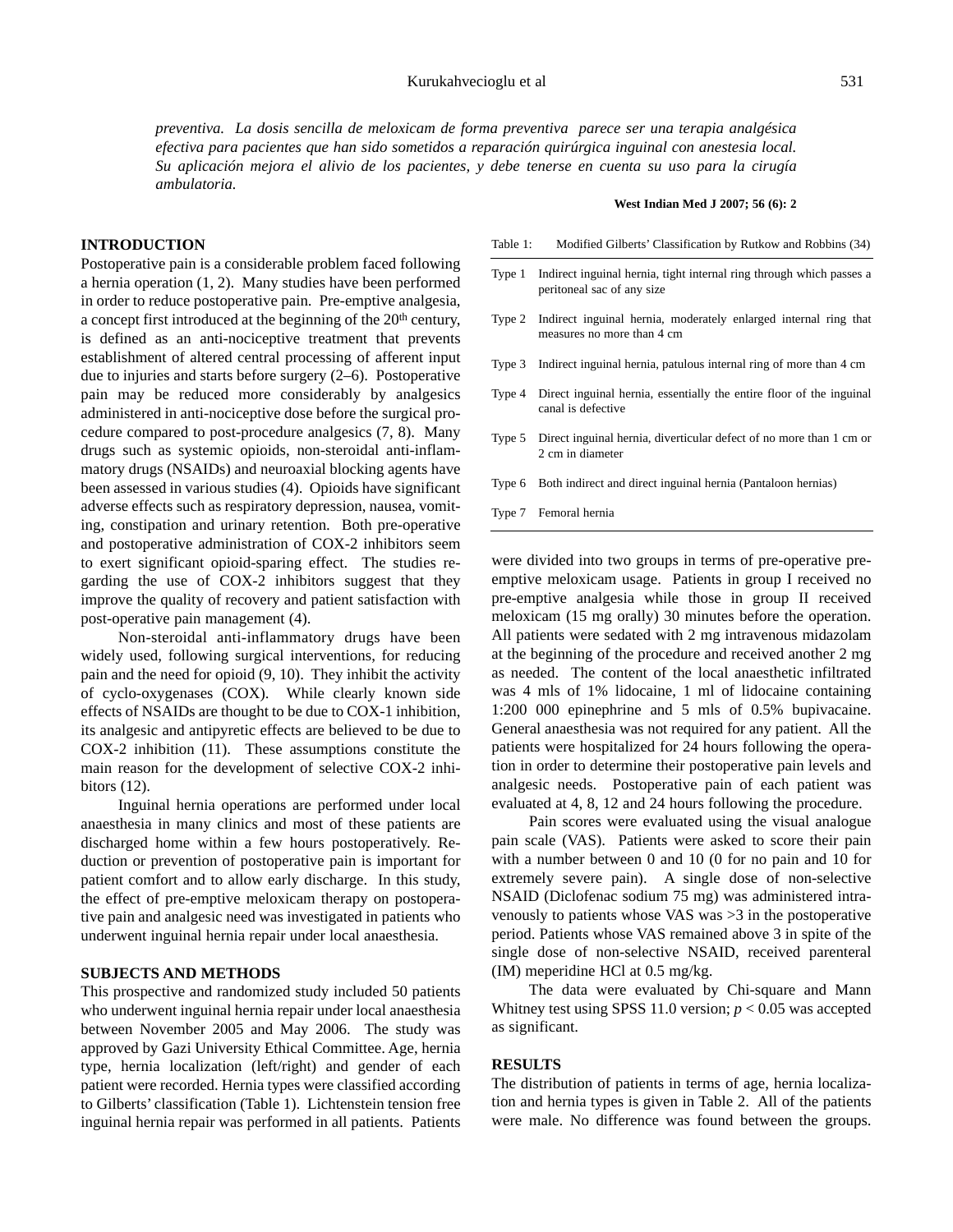Table 2: Demographic characteristics of the patients

|                          | <b>Group I</b>  | <b>Group II</b> | <i>p</i> -value |
|--------------------------|-----------------|-----------------|-----------------|
| Age (years)              | $51.4 \pm 12.5$ | $50.5 \pm 19.7$ | <b>NS</b>       |
| Left : Right             | 16:9            | 13:12           | <b>NS</b>       |
| Gilbert's classification |                 |                 |                 |
|                          |                 |                 | <b>NS</b>       |
| 2                        |                 |                 |                 |
| 3                        |                 |                 |                 |
|                          | 5               |                 |                 |
| 5                        | 4               | 2               |                 |
| 6                        | 15              | 16              |                 |
|                          |                 |                 |                 |

NS: Not significant

However, when the postoperative pain scores were evaluated, a significant difference was found in terms of VAS values at 4, 8, 12 and 24 hours between two groups (Table 3). The VAS values in Group I at 4, 8, 12 and 24 hours were 2.3, 2.6,

Table 3: Postoperative pain scores of the patients

| <b>VAS</b>             | <b>Group I</b> | <b>Group II</b> | <i>p</i> -value |
|------------------------|----------------|-----------------|-----------------|
| VAS 4 (Mean $\pm$ SE)  | $2.3 + 0.3$    | $0.8 + 0.3$     | 0.0001          |
| VAS 8 (Mean $\pm$ SE)  | $2.6 + 0.3$    | $0.7 + 0.3$     | 0.0001          |
| VAS 12 (Mean $\pm$ SE) | $2 + 0.3$      | $0.9 + 0.2$     | 0.003           |
| VAS 24 (Mean $\pm$ SE) | $1 + 0.2$      | $0.3 + 0.1$     | 0.0001          |

VAS: Visual analogue pain score

2.0 and 1.0 respectively. The values found in Group II were 0.8, 0.7, 0.9 and 0.3 respectively. However, the values of VAS at 8 hours in group I and that at 12 hours in group II were higher than other VAS values. These were the times at which patients required analgesia. The need for analgesia was observed to be lower in the patients in group II who received meloxicam. In Group I, 22 patients (88%) were given NSAID postoperatively while only 9 (36%) patients in Group II received NSAID and the difference was statistically significant  $(p = 0.001)$  (Table 4). Meperidine was not needed in any of the patients in group II, while 10 (40%) of those in

Table 4: Postoperative analgesic and opioid requirements of the patients

|                                           | <b>Group I</b> | <b>Group II</b> | <i>p</i> -value |
|-------------------------------------------|----------------|-----------------|-----------------|
| nsNSAID                                   |                |                 |                 |
| Number received (r): not<br>received (nr) | 22:3           | 9:16            | 0.001           |
| Opioid                                    |                |                 |                 |
| Number received (r): not<br>received (nr) | 10:15          | 0:25            | 0.0001          |

nsNSAID = Non-selective non-steroidal anti-inflammatory drug

group I required it  $(p = 0.0001)$  (Table 4). Early postoperative complications such as haematoma, seroma and superficial wound site infection were not seen in any of the patients included in this study. No side effects such as nausea, vomiting or gastric intolerance were observed.

### **DISCUSSION**

Many inflammatory mediators including prostanoids are released as a result of the surgical trauma. These mediators display their effects on pain development by either changing the firing threshold or by direct stimulation of the nociceptors (13). Non-steroidal anti-inflammatory drugs block the prostaglandin (PG) synthesis especially PGE by inhibiting cyclooxygenase enzyme which decreases the production of mediators occurring as a response to an acute injury. Many studies have shown that NSAIDs reduce pain and the need for opioids during the postoperative period (14–16). Nonsteroidal anti-inflammatory drugs inhibit both COX I and II. Unwanted side effects which arise due to COX-I inhibition occur along with the anti-inflammatory and anti-pyretic activity (11, 12). Preferential COX-2 inhibitor drugs are used as non-opioid agents for pain control. Pre-operative and postoperative usage of preferential COX-2 inhibitor drugs decrease the side effects of opioids and make the postoperative period for surgical patients more comfortable (4, 17). Meloxicam is one of the NSAIDs which preferentially inhibits the COX-2 enzyme (18–20). The relative ratio of COX-1:COX-2 inhibition of meloxicam on humans was shown to be  $1:10-13$  (20, 21). Since the half life of meloxicam is approximately 20–22 hours, it can be administered – as a single dose therapy per day. Therefore, meloxicam was chosen as the pre-emptive agent in this study. The recommended daily adult dose is 7.5–15 mg (22). Pre-operative meloxicam usage was shown to be efficient and safe for postoperative pain management in studies performed in animals (23).

COX-2 inhibitors were found to cause less gastric erosion in patients with osteoarthritis and rheumatoid arthritis compared to the non-selective NSAIDs (24, 25). Gastrointestinal side effects arising from chronic use of meloxicam were investigated and it was found to cause less gastrointestinal side effects in patients with osteoarthritis as compared to the non-selective NSAIDs (26). Because meloxicam causes less inhibition of gastric mucosal PGE synthesis, gastric mucosa is minimally disturbed and gastric tolerance towards the drug is very high (27, 28). Several studies have shown that meloxicam does not impair platelet function or alter tromboxane levels (29, 30). In the present study, no early complications, such as seroma or haematoma at the wound site, that would indicate thrombocyte disturbance, had occurred. Also, none of the patients experienced gastrointestinal side effects such as epigastric pain, nausea and vomiting.

Studies which focussed on the effectiveness of nonselective NSAIDs on postoperative pain showed that most of these agents reduced postoperative pain and hence the need for opioids. Nevertheless, this effect varies according to the